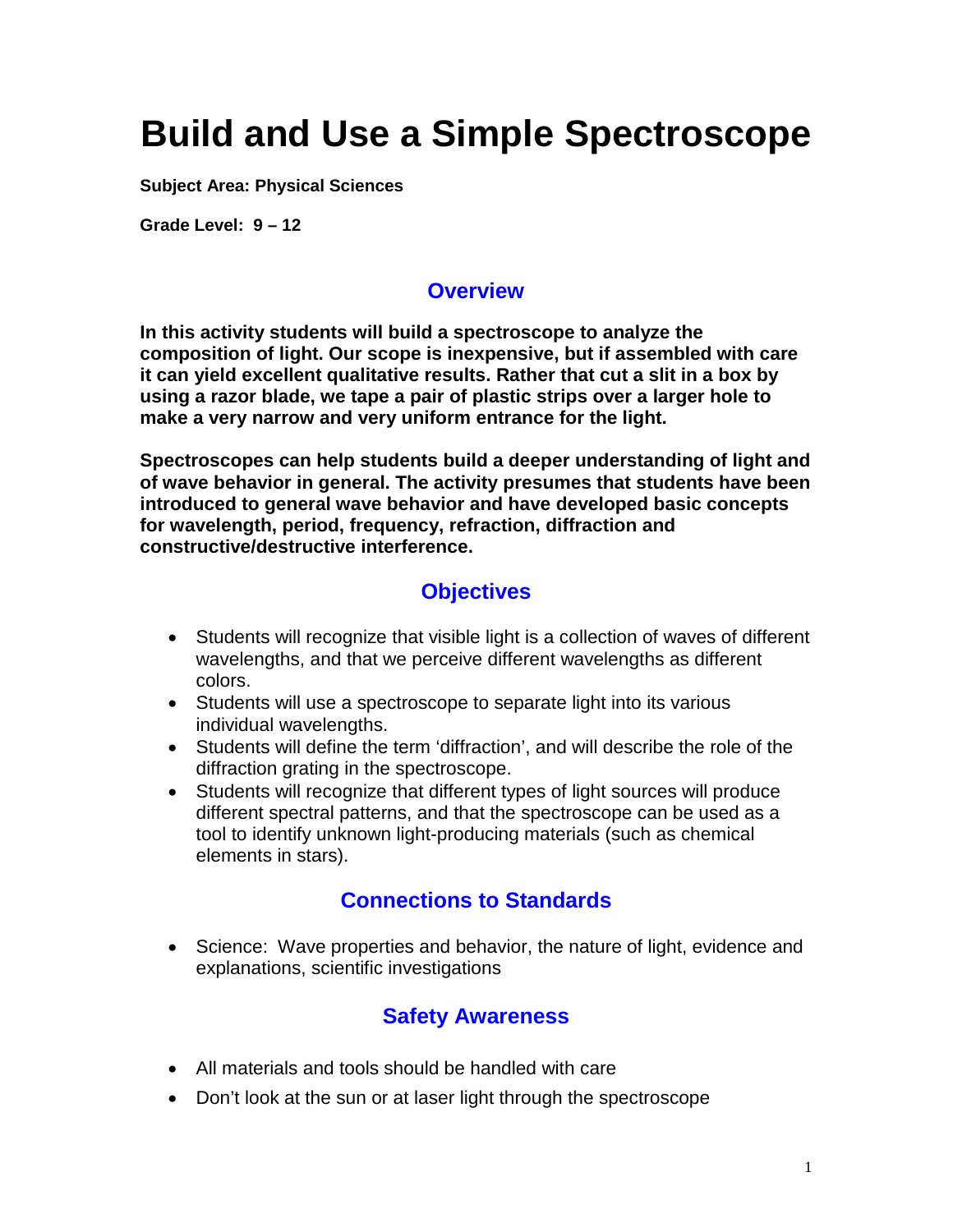#### **Materials for each spectroscope**

- A small cardboard box (roughly 20 cm on each edge would be fine)
- Two flat smooth ~1" square pieces plastic with very clean and straight edges. We used the plastic stripping that's on hand at LIGO to band up packing crates for shipment. If the edges are textured at all, the diffraction pattern will suffer.
- Clear tape
- A utility knife for cutting holes in the cardboard box
- A diffraction grating. We used a 13,500-lines per inch grating from Rainbow Symphony, Inc. See [http://www.rainbowsymphony.com](http://www.rainbowsymphony.com/) Click the "Science and Education" button then the "13,500 lines per inch Diffraction Gratings" link. You can purchase 50 gratings for about \$18 plus shipping, or you can buy 100 gratings for \$30 plus shipping. There are many other sources of gratings on the Web.
- A variety of types of light sources, both white and colored. You may also wish to supply some sheets of thin transparent colored plastic to use as filters in front of white sources.
- A relatively nice day. Some clouds are acceptable, but light from the sky will look better in the spectroscope if the sun is out.

## **Procedure for making the spectroscope**

1. Cut square holes in the center of two opposite faces of the box. The holes should be roughly 2 cm on a side.



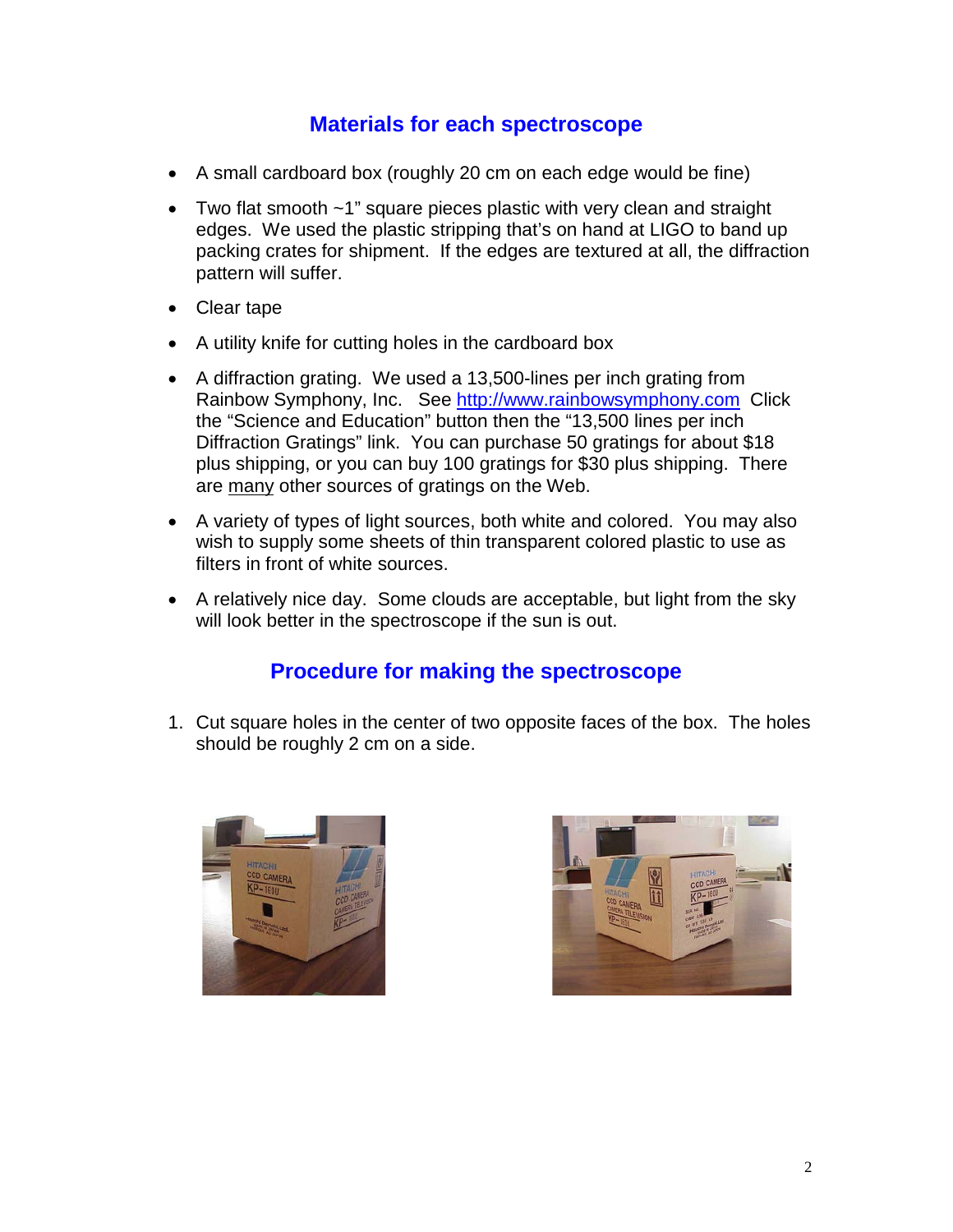2. Position the two plastic strips flat on one face. The two pieces should completely cover the hole you have cut.



3. This is the tricky part. Slide a piece of paper between the plastic pieces that now face each other. The idea is to have the pieces separated only by the thickness of a single sheet of paper. One person should hold the paper upright once you are sure that the paper is completely between the plastic pieces.



4. With the thickness of the paper continuing to provide the only separation between the plastic pieces, tape the pieces down to the surface of the box. Don't move the pieces while doing so.

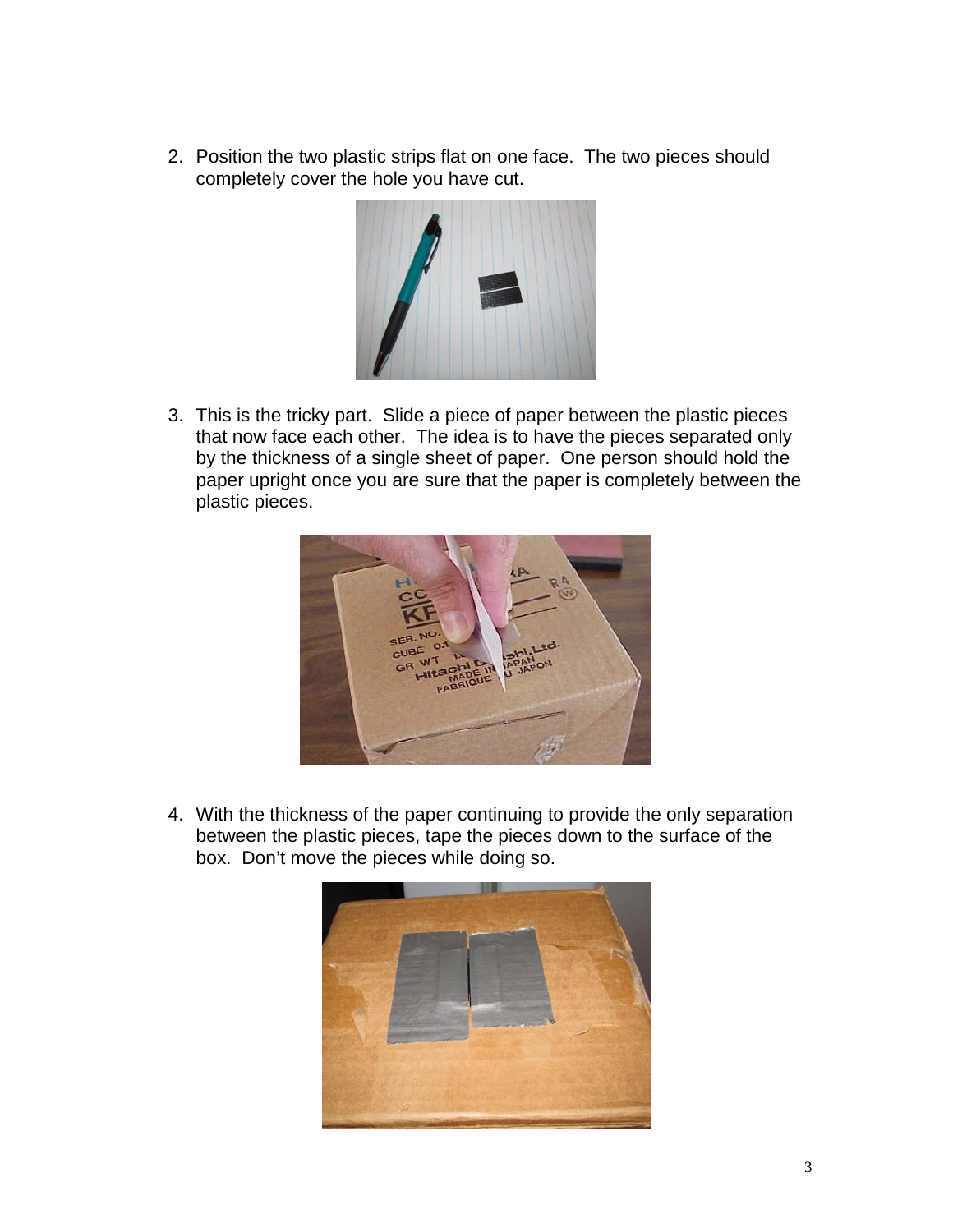- 5. Now pull the paper out from between the pieces. The plastic edges should be parallel to each other over the hole in the box, and the edges should be separated from each other by the paper's thickness. If you now look into the box through the other hole (the viewing hole) with the opposite side toward a light source, such as a fluorescent tube fixture in your classroom, you should see a thin vertical strip of light coming through the slit between the plastic edges.
- 6. Now tape the diffraction grating over the hole on the opposite side of the box. Before you tape it, hold the grating by hand over the hole and look in the box. You want to see stripes of color in the diffraction pattern that are vertical and parallel to the slit (see photograph below.
- 7. To use the spectroscope, either tape or hold the diffraction grating slide over the viewing hole in the box. Point the slit towards a light source and peer through the grating into the darkness of the box. You will need to position your eye close to the grating.

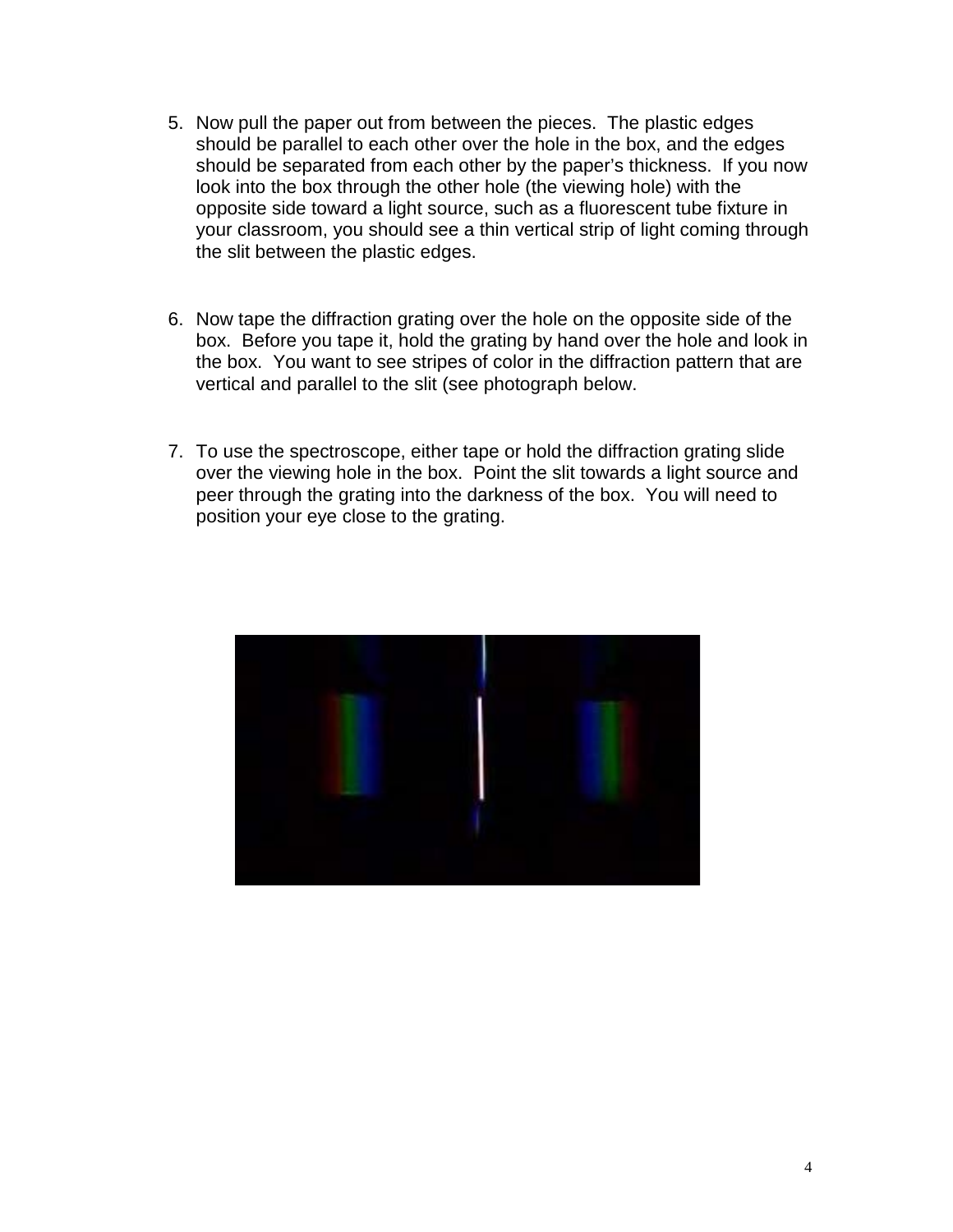## **A Handout for Students**

## **The Spectroscope**

Now that you have made your spectroscope, use it to make as many observations of light behavior as you can. Try to find different sources of light. Fluorescent lights, incandescent bulbs in lamps, colored bulbs in lamps, candle flames, Bunsen burner flames, neon signs and the sky are all good potential sources. You can also try placing colored glass or colored plastic in front of a white source. **Do not look at the sun through your spectroscope, and do not look at laser light through your spectroscope.** Even though your viewing slit is narrow, both of these sources can still do permanent damage to your eye. When you observe a light source through the spectroscope, make a written observation of what you see, including a sketch.

#### Questions

- 1. Using your science textbook or other reference material to help you, define the term 'wavelength'. Based on the results of this experiment, do you think it is true that sunlight is made of all wavelengths of visible light? Explain your thinking.
- 2. The stripes of colored light that you see in the spectroscope are often called 'bands'. Are the bands from a blue sky skinny or wide? How about the bands from a white fluorescent light? Propose an explanation for this difference. Can you think of a way to test your explanation?
- 3. If you used your spectroscope to look at a red light, like a stoplight, what do you think would be the appearance of the pattern in the scope? What could you say about the spectral pattern of a green light?
- 4. If all that you saw was a spectral pattern inside your scope if you couldn't see the light from the source at all – could you say anything about the nature of the source? If, for example, you saw a spectral pattern of lines, could you say that the source was probably red, or probably green?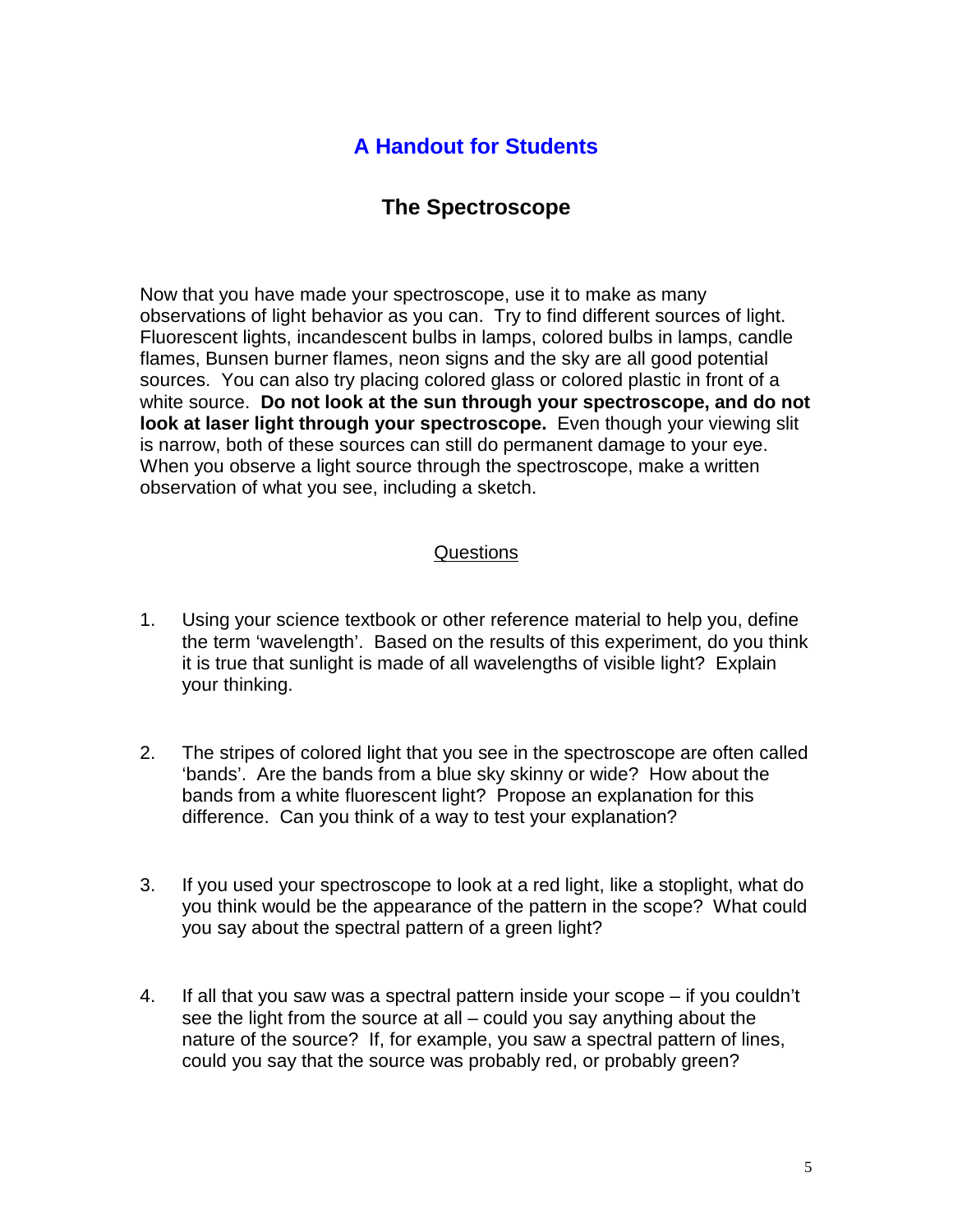- 5. Astronomers use spectroscopy to help identify the chemical elements that make up distant stars. Using what you have learned in this experiment, describe how such identifications are possible.
- 6. Do some quick research (perhaps on the Internet) and see if you can discover some ways that spectrometers are used in the 'real' world.

# **Background**

Nature displays considerable variety in the types of waves that we can observe (waves can also be called oscillations or periodic behaviors).

- Tidal cycles are oscillations that occur over hours; ocean waves occur in seconds; sound waves vibrate dozens, hundreds or thousands of times per second; light waves vibrate trillions of times per second.
- Waves vary according to the materials (the 'media') through which they can pass (light waves won't pass through steel, but sound waves will).
- We sense waves by a number of methods. Our eyes, ears and hands all detect different wave behaviors, and we have invented a huge number of devices for sensing waves – everything from seismometers to satellite dishes to X-ray film.

All types of waves, however, can be characterized by certain measurements. **Wavelength** is a measure of the length of a wave (crest to crest). **Period** is the amount of time that is needed for a single oscillation of the wave. **Frequency** is the number of oscillations that occur in a certain time (period and frequency are *reciprocals* of each other). The **speed** (or velocity) of a wave is how quickly the wave moves from one location to another. An important mathematical relationship that unites several of these quantities is

*Wave speed = (wavelength) \* (frequency)*

Let's consider light waves specifically. What we call light is actually one portion of the **electromagnetic spectrum**, which includes radio waves, microwaves, infrared light, visible light, ultraviolet light, X-rays and gamma rays (in order of increasing frequency). All electromagnetic waves move at the 'speed of light' – roughly  $300,000,000$  meters per second (3.0  $*$  10<sup>8</sup> m/s). Since all of these light waves move at the same speed, then those with higher frequencies must have shorter wavelengths, and vice versa.

Light from the sun is composed of all colors of the spectrum. We know this because when we pass sunlight through a prism, we see the colors of the rainbow. The prism refracts sunlight. Refraction occurs when the path of a wave is bent as the wave crosses a boundary into a new medium. Apparently, the different colors (waves) in the visible spectrum are refracted at different angles as they interact with the prism. We say that light undergoes **dispersion** in the prism (the prism disperses, or separates, the component waves).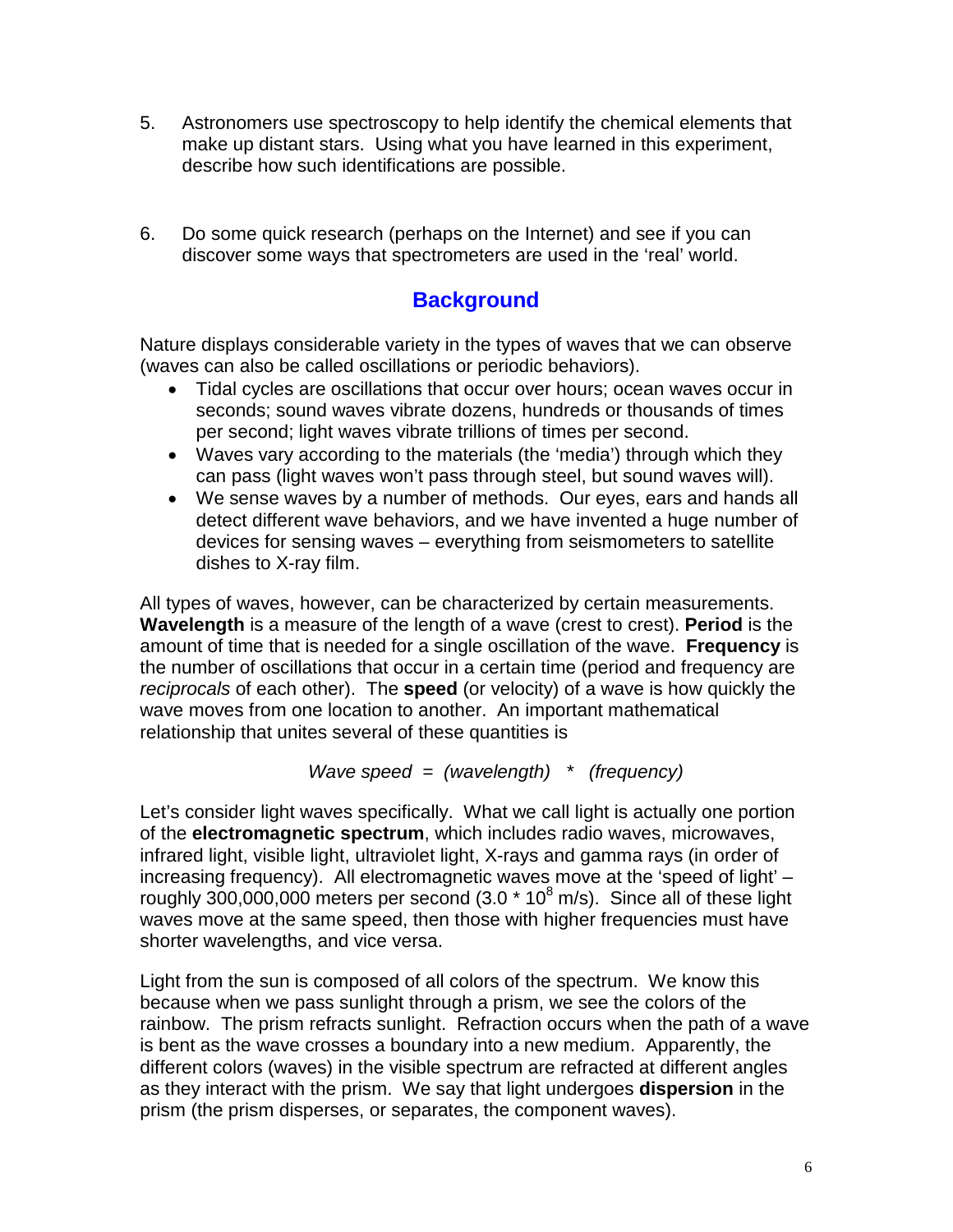

Another way to separate the components of light is through the process of **diffraction**. Diffraction is the bending of a wave path that occurs as the wave passes through a narrow opening.